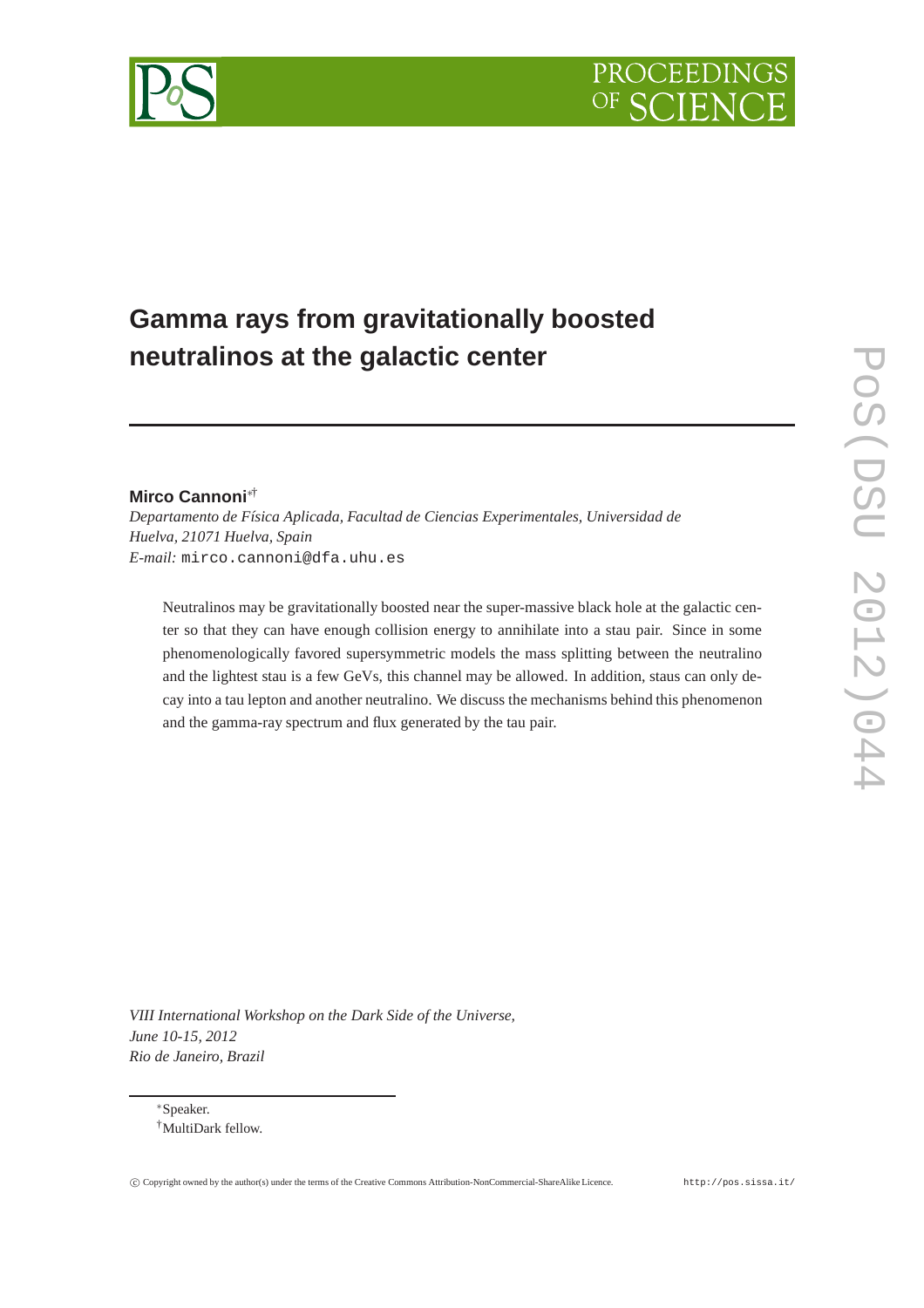#### **1. Introduction**

In one the favored regions of the parameter space of the constrained minimal supersymmetric standard model (CMSSM) where the lightest neutralino has the correct dark matter relic density, the lightest stau,  $\tilde{\tau}_1$ , is almost degenerate in mass with the neutralino [1]. This region is not characteristic of the CMSSM only, but also of the general MSSM without unification conditions. In fact the recent evidence at LHC of the Higgs boson with mass around 125 GeV [2] and a decay width into two photons larger the in the Standard Model, single out a region of the MSSM parameter space where the neutralino and  $\tilde{\tau}_1$  are light and degenerate [3].

The gravitational potential in the galactic center (GC) is dominated by a super-massive black hole (BH) with mass  $M_{BH} = 4 \times 10^6 M_{\odot}$  and Schwarzschild radius  $R_S = 2GM_{BH}/c^2 = 4 \times 10^{-7}$ pc. It has been suggested in [4] that particles captured by the BH can originate very high energy collision in the center of mass frame (CMF). In principle, hence, new annihilation channels into heavier states, kinematically forbidden for non relativistic particles, could be accessible.

We briefly discuss here the mechanism proposed in Ref. [5]: if dark matter is formed by neutralinos with the above properties, a new dominant annihilation channel is opened already for sub-relativistic neutralinos [6] not captured by the BH.

#### **1.1 Dark matter density profile at the GC**

The dark matter density distribution in the sub-parsec region at the GC cannot be resolved by present simulations nor by rotation curves measurement but must be inferred by physical considerations. The adiabatic growth of the BH at the center of the halo causes a steepening, called spike, of the initial halo profile toward the GC [7]. Adding scattering of DM particles off stars, capture by the BH, self-annihilation and capture within stars during the evolution of the DM distribution, results in a profile,  $\rho_{sp}(r) \propto r^{-3/2}$  [8 – 12]. At a certain distance from the GC the density reaches a value such that self-annihilation itself acts to stop further rising reaching a constant value, commonly called annihilation plateau or core. In [12], however, it is argued that in the innermost region the density behave as  $\rho_{\rm ms}(r) \propto r^{-1/2}$ , a mild spike (MS). To this picture the adiabatic compression of the gravitational potential caused by the baryons already in the bulge of the galaxy [13] should also be added.

We hence model the profile considering that at the radius  $r_{sp} \approx 0.2r_h$ , with  $r_h = 1.67$  pc the influence radius of the BH, DM density is given by a compressed Einasto profile,  $\rho_{\rm{sp}} = 5 \times 10^6$ GeV/cm<sup>3</sup> as in [11]. From here the profile is given by  $\rho(r) = \rho_{sp}(r/r_{sp})^{-\gamma_{sp}}$ ,  $\gamma_{sp} = 3/2$ , up to the radius  $r_a$  where the density reaches the value  $\rho_a = m_\chi/(\sigma v)_{0} t_f$ .  $(\sigma v)_0$  is the annihilation cross section and  $t_f = 10$  Gyr [11, 8] is the elapsed time since the formation of the spike. Finally, the inner MS is  $\rho_a(r/r_a)^{-\gamma_a}$ ,  $\gamma_a = 1/2$ , up to the limit 4*R<sub>S</sub>*. The radius  $r_a$  is found by matching the two power-laws,  $r_a = r_{sp} (\rho_a/\rho_{sp})^{-1/\gamma_{sp}}$ .

Given a density described a power-law distribution, from the Jeans equation, the root mean squared velocity is  $v(r) \approx (GM_{BH}/r)^{1/2}$  [14, 9, 10], or in terms of the Schwarzschild radius,  $\nu(r)/c \approx (R_S/2r)^{1/2}$ . Since a Keplerian orbit with  $L_c$  would cross the horizon if the pericenter distance is less than  $r_{\text{min}} = 4R_{\text{S}}$ , hence we will consider safely  $r > 4R_{\text{S}}$ . In this way, for example, at  $r = 10R_S$  we have  $v/c \approx 1/\sqrt{20} \approx 0.22$  and sub-relativistic velocities are possible.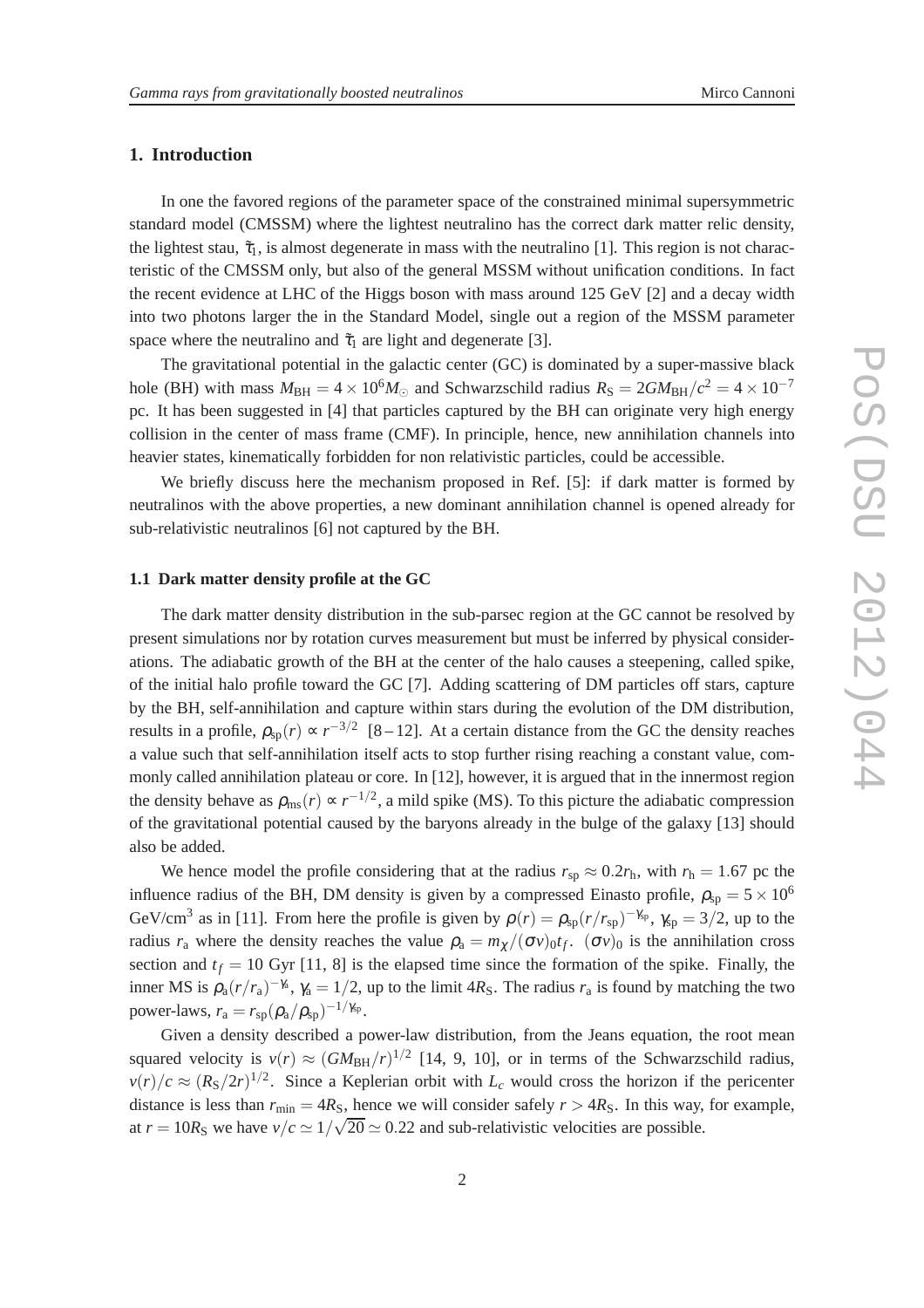

**Figure 1:** Diagrams for stau pair production and decay in neutralino annihilation.

#### **2. Large annihilation cross section into a stau pair**

The relic density constraint implies that the relative mass splitting with the  $\tilde{\tau}_1$ ,  $\delta = (m_{\tilde{\tau}}$  $m_{\chi}$ )/ $m_{\chi}$ , is typically less than 5%. In the CMF the energy threshold for stau pair production is  $\sqrt{s} = 2E_\chi \ge 2m_{\tilde{\tau}}$ , that implies  $v/c \ge [1 - 1/(1 + \delta)^2]^{1/2}$ . With  $\delta = 2\%, v/c \ge 0.197$ : there exists thus a range of radii where the kinetic energy is high enough to reach the threshold of the process  $\chi\chi\to\tilde\tau^-\tilde\tau^+.$ 

In Fig. 2, we show the relevant cross sections as a function of  $\sqrt{s}$ . The CMSSM points A and B, see Ref. [5] for details, predict a Higgs mass around 119-122 GeV and are compatible with a Higgs of mass 125 GeV within the theoretical and the experimental errors. The cross section for stau pair-production near the threshold clearly dominates by one or two orders of magnitude the cross sections for annihilation. In the right panels we show the annihilation cross section times the particle relative velocity, as a function the CMF velocity of colliding neutralinos. Note that  $\sigma v_{\text{rel}}$  near the threshold is at least an order of magnitude bigger than the freeze-out value 3 × 10<sup>-26</sup> cm<sup>3</sup>/s. These values corresponds to  $v/c \sim 0.1 - 0.2$  that are just the ones that can be obtained with the gravitational boost discussed above.

The reason why the stau pair production is the dominant annihilation channel is twofold. The neutralino is bino-like thus the vertices's  $\chi - \chi - Z$  and  $\chi - \chi - (h, H)$  are suppressed, while the vertex  $\chi-\tilde{\tau}_1-\tau$  is not suppressed by mixing. The dominant diagrams in Fig. 1 are thus the ones with *t*, *u* channel exchange of the tau. Furthermore, at energies near the threshold the produced staus are slow thus the propagator  $1/(p_\chi^2 - p_{\tilde{\tau}})^2 - m_{\tilde{\tau}}^2 = 1/(m_{\tilde{\tau}}^2 + m_\chi^2 - 2E_\chi E_{\tilde{\tau}} + 2\mathbf{p}_{\tilde{\tau}} \cdot \mathbf{p}_\chi - m_{\tilde{\tau}}^2)$  is approximately  $1/[(m_{\tilde{\tau}} - m_{\chi})^2 - m_{\tau}^2]$ . The cross section, proportional to the square of this quantity is, thus, enhanced for mass splittings approaching the tau mass.

#### **3. Gamma rays from non-monochromatic taus**

If the neutralino-stau mass splitting is larger than the tau mass, the staus can only decay into the two body final state  $\chi \tau$ , see diagrams in Fig. 1. The tau pair will decay and radiate photons but with a peculiar spectrum.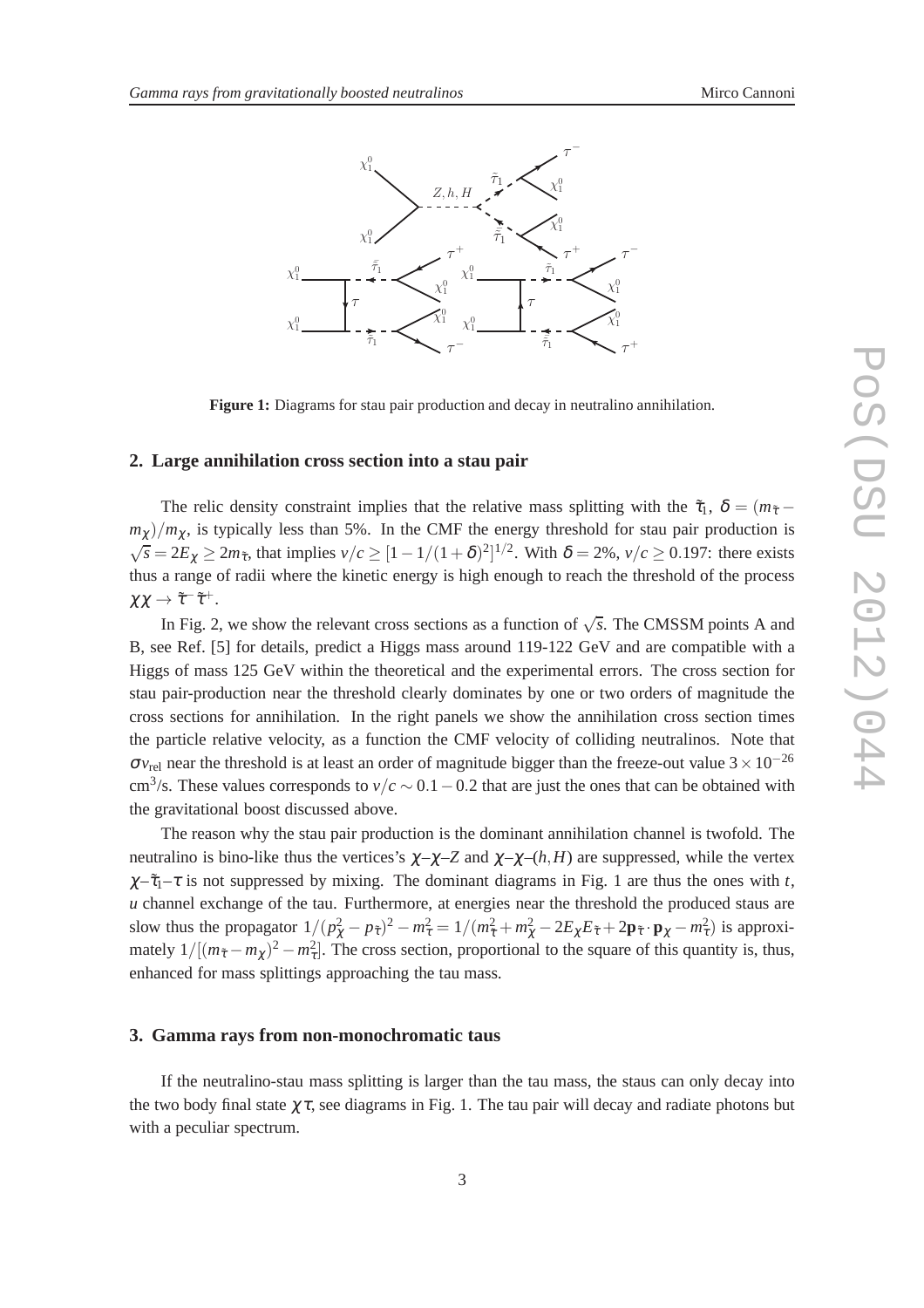

**Figure 2:** Annihilation cross sections in picobarn as a function of the CMF energy (left panels) and annihilation cross section times the relative velocity in  $\text{cm}^3\text{/s}$  as a function of the colliding neutralino velocity (right panels). The CMSSM points A and B are specified in Ref. [5], the neutralino and stau masses are given.

The taus are not monochromatic and the spectrum changes with the collision energy  $\sqrt{s}$  and ultimately with the distance, while in the static case the taus have an energy equal to the neutralino mass and the radiated photon spectrum is limited by  $E_{\gamma}^{\text{max}} = E_{\tau} = m_{\chi}$ . The taus energy spectrum can be easily obtained by applying a Lorentz transformation with parameters  $\beta = (1 - 4m_{\tilde{\tau}}^2/s)^{1/2}$ and  $\gamma = \sqrt{s}/2m_{\tilde{\tau}}$ , to the spectrum calculated in the rest frame of the stau. In this frame it has fixed energy and momentum,  $E^*_\tau = (m^2_{\tilde{\tau}} - m^2_{\chi} + m^2_{\tau})/2m_{\tilde{\tau}}$  and  $p^*_\tau = (E^{*2}_{\tau} - m^2_{\tau})^{1/2}$ . The resulting energy distribution is flat and limited,  $\Delta E = E_{\tau}^{\text{max}} - E_{\tau}^{\text{min}}$ ,

$$
\frac{dN(\tilde{\tau}_1 \to \chi \tau)}{dE_{\tau}} = \frac{1}{\Delta E}, \quad E_{\tau}^{\min} = \gamma (E_{\tau}^* - \beta p_{\tau}^*) \le E_{\tau} \le E_{\tau}^{\max} = \gamma (E_{\tau}^* + \beta p_{\tau}^*). \tag{3.1}
$$

Although the process is 2→4, applying the small width approximation to the stau propagators, and given that  $BR(\tilde{\tau}_1^{\pm} \to \tau^{\pm} \chi) = 1$ , we have  $\sigma(\chi \chi \to \tau^- \tau^+ \chi \chi) \simeq \sigma(\chi \chi \to \tilde{\tau}_1 \overline{\tilde{\tau}}_1) BR^2(\tilde{\tau}_1 \to \tau \chi) \simeq$  $\sigma(\chi\chi \to \tilde{\tau}_1 \overline{\tilde{\tau}}_1) \equiv \sigma_{\tilde{\tau}\tilde{\tau}}$ . An example of the accuracy of these analytical approximations is shown in Fig. 3(a) where the histogram is obtained by calculating the energy distribution of the full  $2 \rightarrow 4$ process with CalcHEP [15].

The number of photons with energy  $E_\gamma$  produced by a tau with energy  $E_\tau$  is given by  $dN_\gamma/dx =$  $1/2 f(x)$  with  $x = E_\gamma / E_\tau$  and  $f(x) = x^{-3/2} \exp[g(x)] + q \log[p(1-x)](x^2 - 2x + 2)/x$ . This formula was obtained in Ref. [16], to which we refer the reader for details, by fitting the photon yield from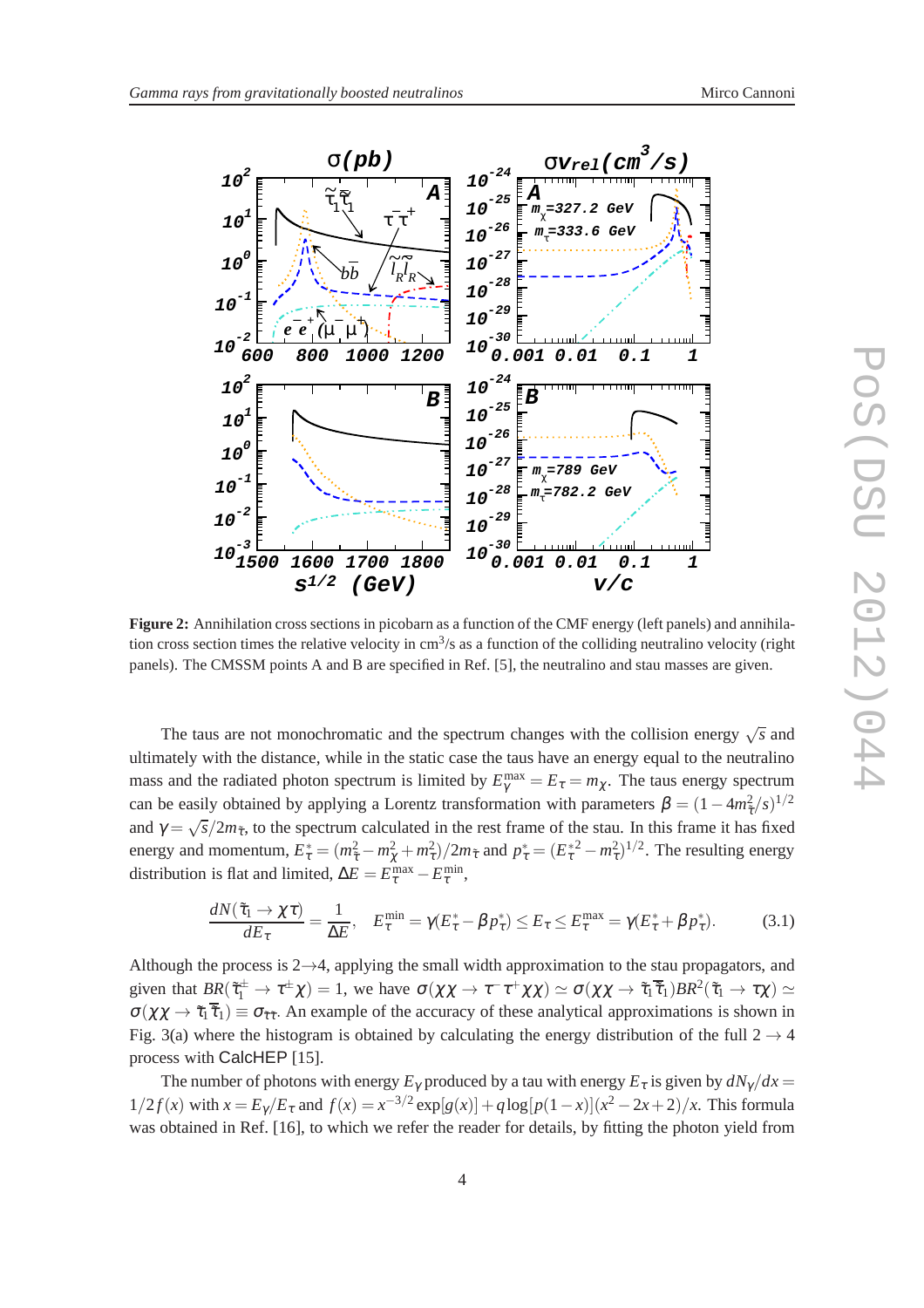

**Figure 3:** Panels (a) and (b) show the photon spectrum emitted by  $\tau^+\tau^-$  pairs with energy of the lepton fixed to 5 and 10 GeV. The points correspond to the simulated spectrum as given in the code MicrOMEGAs and the line is the the fit function discussed in the text. In panel (c) the red line is the tau spectrum, and the histogram is calculated with CalcHEP. Panel (d) shows the convoluted gamma-ray spectrum. In (c) and (d) we use the CMSSM point A and  $\sqrt{s} = 684$  GeV.

taus obtained with Monte Carlo simulations of the non relativistic process  $\chi\chi \to \tau^+\tau^-$ . In this case the taus have equal energy, hence we use a factor 1/2 for the yield of one particle. Although the fit is obtained for  $m_{DM} = E_{\tau} \ge 25$  GeV, it works well also down to few GeV by confronting it with spectra as given in tables of MicrOMEGAs [17], see Fig. 3(b), Fig. 3(c).

The gamma spectrum at distance r is then obtained by integrating over the tau energy distribution,

$$
\frac{dN}{dE_{\gamma}}(r) = \frac{1}{\Delta E(r)} \int_{E_{\tau}^{\min}(r)}^{E_{\tau}^{\max}(r)} \frac{dE_{\tau}}{E_{\tau}} f\left(\frac{E_{\gamma}}{E_{\tau}}\right) \theta(E_{\tau} - E_{\gamma}). \tag{3.2}
$$

We have multiplied by 2 to obtain the yield of the pair. The Heaviside function takes into account that for fixed  $E_\gamma$  the integrand is zero if  $E_\gamma > E_\tau$ . For this reason the photon energy cut-off is  $E_\tau^{\text{min}}$ for each  $\sqrt{s}$ , see Fig. 3(d) for an example.

### **4. Flux**

The extension of the source is set by  $r_{\text{max}}$  that is too small to be resolved by present telescopes, thus we treat it as point source at the GC at a distance from us of  $D = 8$  kpc. The differential photon flux as

$$
\frac{d\Phi}{dE_{\gamma}} = \frac{R_{\rm S}^3}{D^2} \int_{r_{\rm min}}^{r_{\rm max}} dr r^2 \sigma_{\tilde{\tau}\tilde{\tau}}(r) v_{\rm rel}(r) \frac{\rho^2(r)}{m_{\chi}^2} \frac{dN}{dE_{\gamma}}(r). \tag{4.1}
$$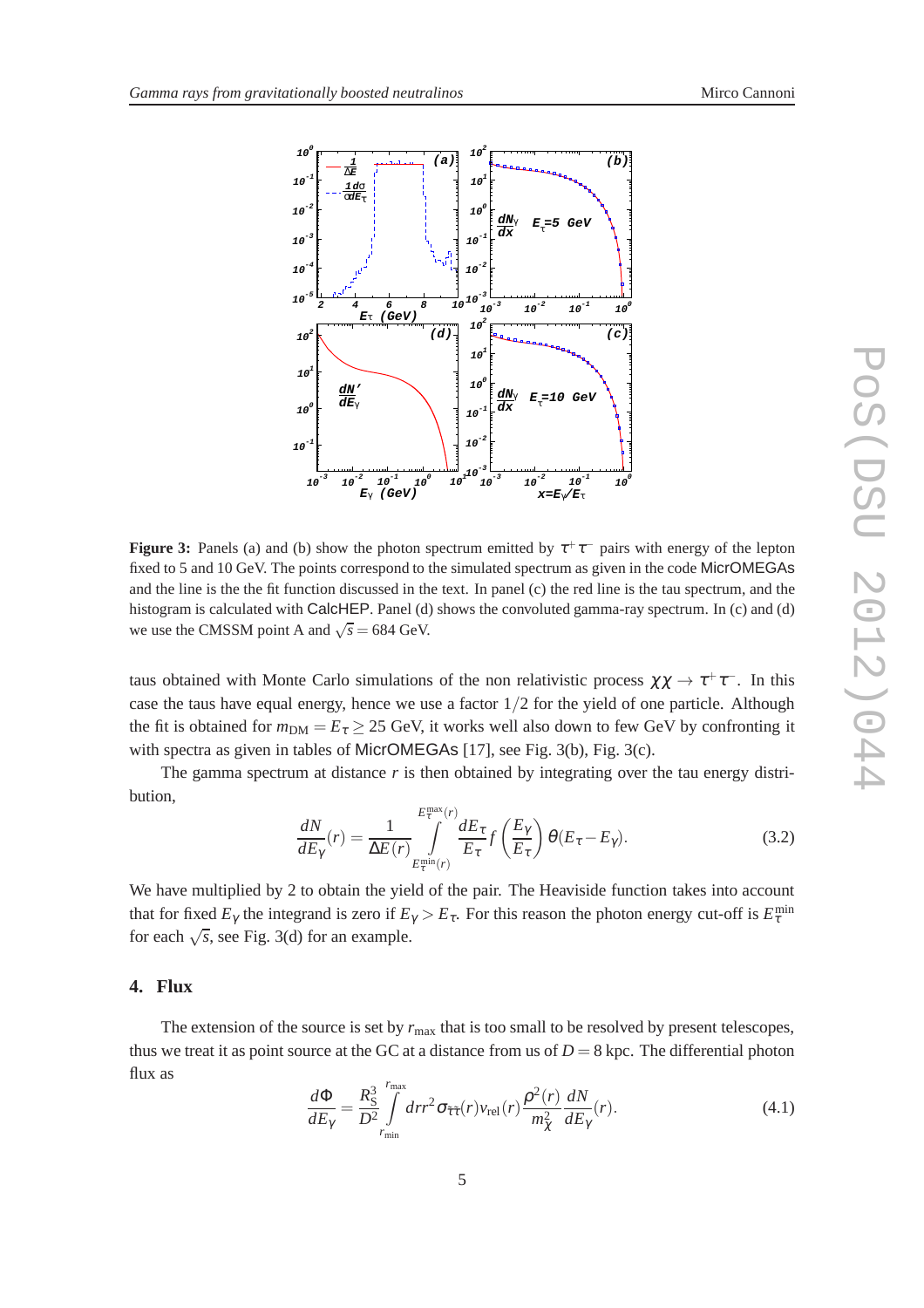

**Figure 4:** Differential flux for the two CMSSM reference points A and B.

In the integral distances are given in units of the Schwarzschild radius, thus  $r$  is dimensionless and a factor  $R_S^3$  appears explicitly. The maximum radius is given by  $r_{\text{max}} = 1/2[1 - (m_{\tilde{\chi}}/m_{\tilde{\tau}})^2]R_S$ . In contrast with the standard almost-static  $\chi\chi \to \tau^+\tau^-$  annihilation there is no factorization into a particle physics and an astrophysics factor because all the factors in the integrand depend on *r* through the velocity dependence. Furthermore there is no factor  $1/2$  in he flux because the final state necessarily contains two neutralinos, the number of dark matter particles is not changed by this process.

In Fig. 4 we show the differential flux. The absolute cut off when integrating over  $\sqrt{s}$  is at  $\gamma(r_{\text{max}})E_{\tau}^*$ . In fact as  $r \to r_{\text{max}}$ ,  $\beta \to 0$  and  $E_{\tau}^{\text{min}} \to \gamma(r_{\text{max}})E_{\tau}^*$ . Note that  $\gamma(r_{\text{max}}) \sim 1$  and  $E_{\tau}^* \lesssim$  $(m_{\tilde{\tau}} - m_{\gamma})$ , thus the cut off is indicative of the mass splitting between the neutralino; the signal, then, shows up at energies below 10 GeV. It is expected that after 5 years operation, the Fermi-LAT satellite [18] reaches sensitivities of  $10^{-10} - 0.5 \times 10^{-11}$  photons cm<sup>-2</sup> s<sup>-1</sup> for energies between 0.5 GeV and 10 GeV and the signal can be one of the components observed by the collaboration.

#### **Acknowledgments**

It is a pleasure to thank Mario E. Gómez, Angeles Pérez-Garcia and J. D. Vergados for collaboration in Ref. [5] on which this presentation is based. This work is supported by a MultiDark under Grant No. CSD2009-00064 of the Spanish MICINN Consolider-Ingenio 2010 Program. Further support is provided by the MICINN project FPA2011-23781 and from the Grant MICINN-INFN(PG21)AIC-D-2011-0724.

#### **References**

[1] J. R. Ellis, T. Falk, K. A. Olive and M. Srednicki, *Calculations of neutralino-stau coannihilation channels and the cosmologically relevant region of MSSM parameter space*, Astropart. Phys. **13**, 181 (2000), [Erratum-ibid. **15**, 413 (2001)]; [hep-ph/9905481]. M. E. Gomez, G. Lazarides and C. Pallis,